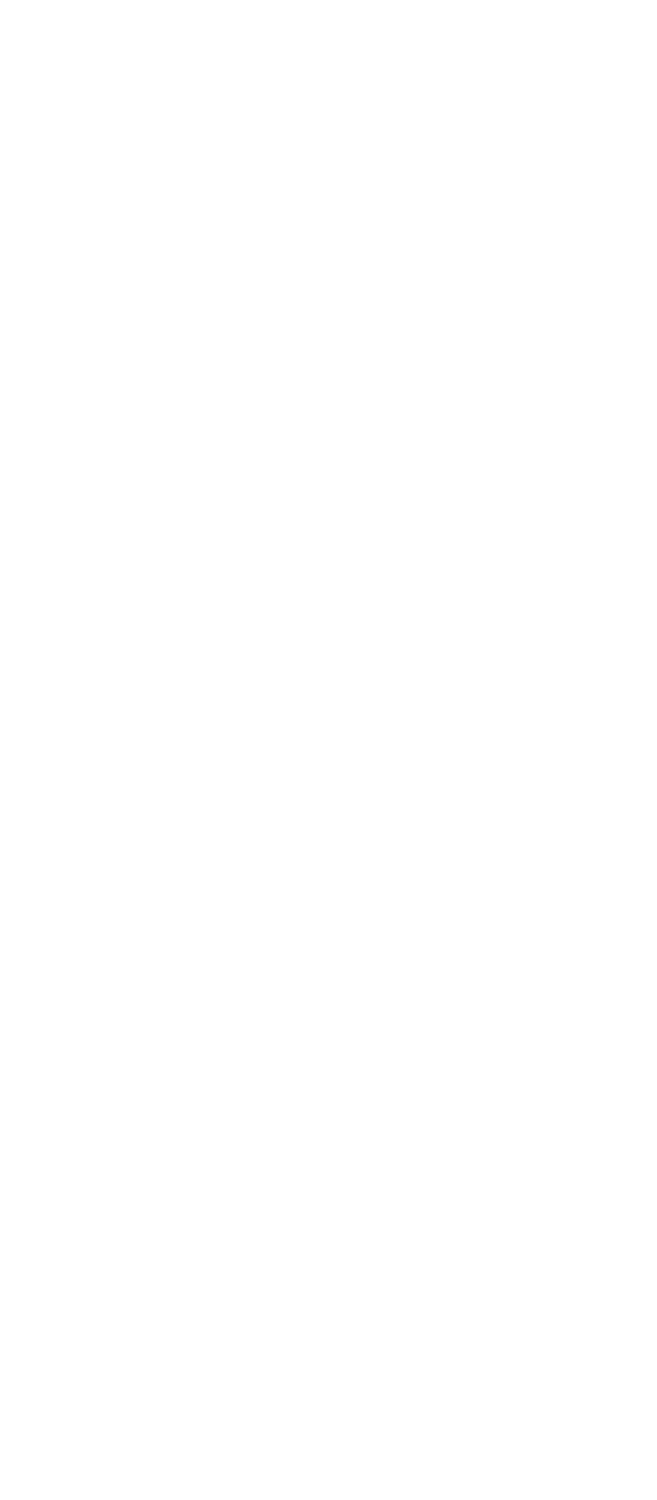# **DEFINITIONS**

**Account** means the Collabria Credit Card Account, which must be in Good Standing with the Policyholder.

**Cardholder** means a person to whom a Collabria Credit Card has been issued and whose name is on the card or any additional Cardholder who is authorized to use the card in accordance with the Cardholder agreement or the variable credit agreement. Cardholder may also be referred to as "**You**" and "**Your**".

**Collabria Credit Card** means a Low Rate Business or No Fee Cash Back Business credit card issued by the Policyholder.

**Dollars** and **\$** mean Canadian dollars.

**Good Standing** means, with respect to an Account, that the primary Cardholder has not advised the Policyholder to close it, it is in compliance with all terms of the Cardholder agreement and the Policyholder has not suspended or revoked credit privileges or otherwise closed such Account.

**Insured Item** means a new item (a pair or set being one item) of personal property for which You use Your Collabria Credit Card to pay the Purchase Price.

**Mysterious Disappearance** means an article of personal property cannot be located and the circumstances of its disappearance cannot be explained or do not lend themselves to a reasonable inference that a theft occurred.

**Original Manufacturer's Warranty** means an express written warranty valid in Canada and issued by the original manufacturer of the Personal Property or Gifts, excluding any extended warranty offered by the manufacturer or any third party.

**Purchase Price** means the full cost of an Insured Item, including any applicable taxes and less any costs or fees associated with the Insured Item(s) purchased such as insurance premiums, customs duty, delivery and transportation costs or similar costs or fees.

## **PURCHASE PROTECTION AND EXTENDED WARRANTY INSURANCE**

## **PURCHASE PROTECTION**

Purchase Protection coverage protects most new personal items purchased anywhere in the world by insuring them for ninety (90) days from the date of purchase in the event of loss, theft or damage when You use Your Collabria Credit Card to purchase such item. If an Insured Item is lost, stolen or damaged, the Insurer, at its sole discretion, will reimburse You the repair or replacement cost of the Insured Item, not exceeding the Purchase Price charged to Your Collabria Credit Card, subject to the Limitations and Exclusions below. Purchase Protection benefits are subject to a maximum of \$10,000 per Insured Item and a lifetime maximum of \$50,000 per Account. Original receipts and other documents described herein must be submitted at time of claim.

## **Limitations and Exclusions**

Purchase Protection coverage is in excess of any other applicable valid insurance, indemnity, warranty or protection available to You in respect of the item(s) subject to the claim.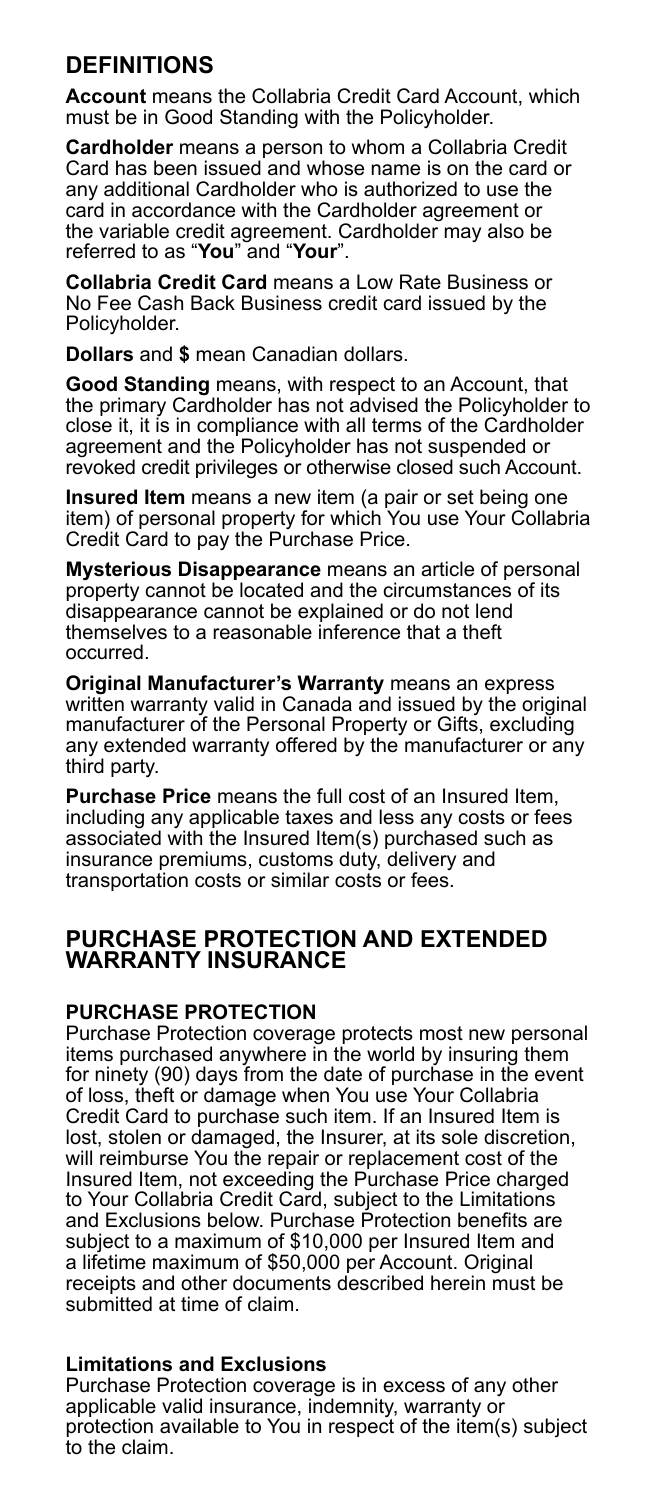## **Purchase Protection Does Not Cover The Following Items:**

- 1. travellers cheques, cash, any other negotiable instruments of any kind, bullion, rare or precious coins, stamps or documents or tickets of any kind;
- 2. animals or living plants;
- 3. golf balls or other sports equipment lost or damaged during the course of normal use;
- 4. mail order items until received and accepted by You in new and undamaged condition;
- 5. automobiles, motorboats, airplanes, motorcycles, motorscooters, snowblowers, riding lawnmowers, golf carts, lawn tractors or any other motorized vehicles including motorized wheelchairs (except for miniature electrically powered vehicles intended for recreational use by children), and any of their respective parts or accessories;
- 6. perishables such as food, liquor and goods consumed in use;
- 7. jewellery, gems, watches and furs transported/stored in baggage that is not under the personal supervision of the Cardholder or the Cardholder's travelling companion; and
- 8. items used or previously owned or refurbished items, including antiques, collectibles and fine art.

## **This Policy does not provide benefits for:**

- 1. losses resulting directly or indirectly from:
- a) fraud, misuse or lack of care, improper installation, hostilities of any kind (including war, invasion, rebellion or insurrection), confiscation by authorities, risks of contraband, illegal activities, normal wear or tear, flood, earthquake, radioactive contamination, Mysterious Dis appearance or inherent product defects; or
- b) theft or intentional or criminal acts by the Cardholder; and
- 2. incidental and consequential damages including bodily injury, property, punitive and exemplary damages and legal fees.

## **EXTENDED WARRANTY**

Extended Warranty coverage provides You with double the period of repair services otherwise provided by the Original Manufacturer's Warranty, to a maximum of one (1) additional year, on most new personal items purchased anywhere in the world when You use Your Collabria Credit Card to purchase such item.

Coverage is limited to personal items with an Original Manufacturer Warranty of five (5) years or less.

Extended Warranty benefits apply to any parts and/or labour cost resulting from mechanical breakdown or failure of an Insured Item, where such parts and/or labour cost were specifically covered under the terms of the Original Manufacturer's Warranty and are limited to the repair or replacement cost of the Insured Item at the Insurer's discretion, not exceeding the Purchase Price charged to Your Collabria Credit Card, subject to the Limitations and Exclusions below.

Extended Warranty benefits are subject to a maximum of \$10,000 per Insured Item and a lifetime maximum of \$50,000 per Account.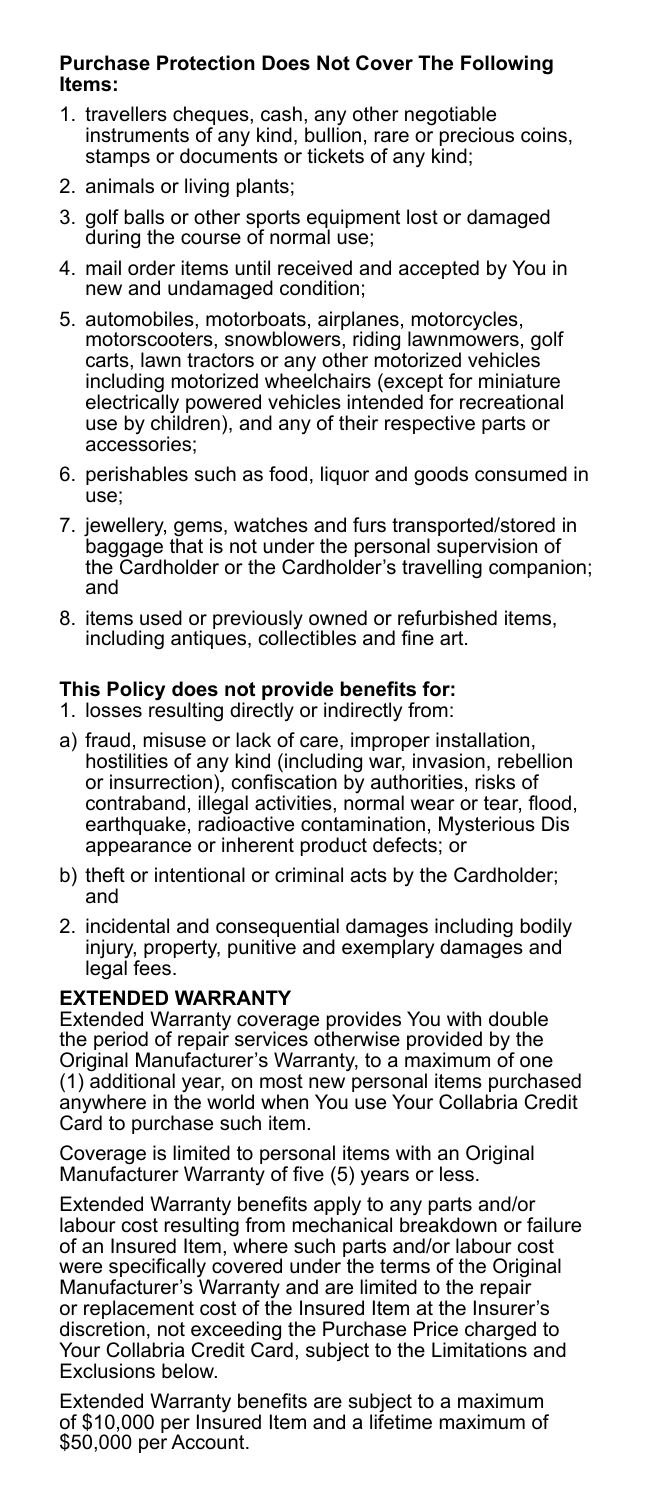Original receipts and other documents described herein must be submitted at time of claim.

## **Limitations And Exclusions**

Extended Warranty coverage is in excess of all other applicable valid insurance, indemnity, warranty or protection available to You in respect of the item(s) subject to the claim.

#### **Extended Warranty Does Not Cover The Following Items:**

- 1. items purchased with an Original Manufacturer's Warranty of more than five (5) years; and
- 2. automobiles, motorboats, airplanes, motorcycles, motorscooters, snowblowers, riding lawnmowers, golf carts, lawn tractors or any other motorized vehicles including motorized wheelchairs (except for miniature electrically powered vehicles intended for recreational use by children) and any of their respective parts or accessories.

This Policy does not provide benefits for losses resulting directly or indirectly from any incidental and consequential damages including bodily injury, property, punitive and exemplary damages and legal fees.

The Extended Warranty coverage ends automatically upon the date when the original manufacturer ceases to carry on business for any reason whatsoever.

# **HOW TO CLAIM**

Immediately after learning of a loss or an occurrence which may lead to a loss covered under the Policy and PRIOR to proceeding with any action or repairs/replacements, notify the Insurer by calling **1 855-255-4037**. You will then be sent a claim form.

For damage claims, You must obtain a written estimate of the cost to repair the Insured Item by a repair centre.

You will be required to submit a completed claim form containing the time, place, cause and amount of loss and provide documentation to substantiate the claim, including the following:

- 1. the original sales receipt detailing the cost, date and description of purchase;
- 2. the account showing the charge;
- 3. a copy of the Original Manufacturer's Warranty (for Extended Warranty claims);
- 4. a copy of the written repair estimate (for damage claims); and
- 5. a police, fire, insurance claim or loss report or other report of the occurrence of the loss sufficient for determination of eligibility for the benefits hereunder.

At the sole discretion of the Insurer, You may be required to send, at Your own expense, the damaged item on which a claim is based to the Insurer in order to support Your claim. Prior to proceeding with any repair services or replacement of the Insured Item, You must obtain the Insurer's approval in order to ensure the eligibility for payment of Your claim.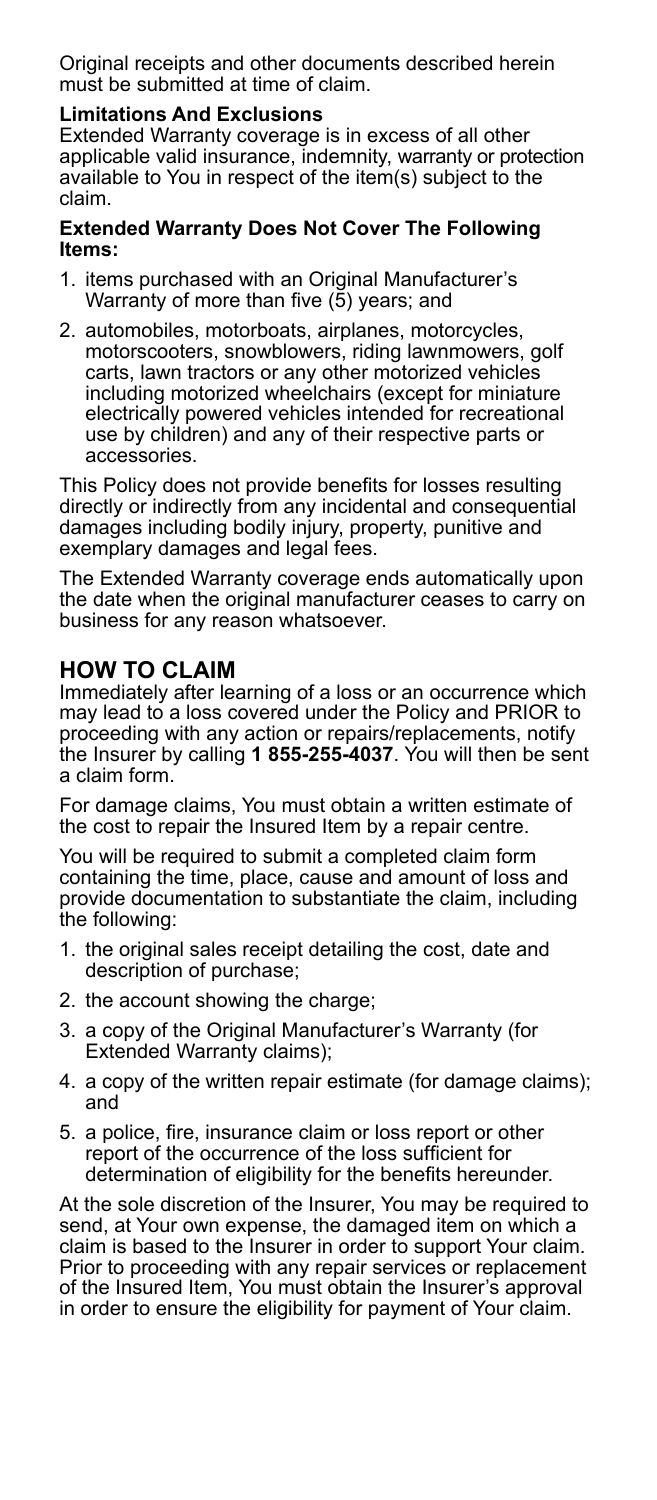# **GENERAL PROVISIONS AND STATUTORY CONDITIONS**

## **Pair Or Set**

Claims for items belonging to and purchased as a pair or set will be paid for at the Purchase Price of the pair or set provided that the parts of the pair or set are unusable individually and cannot be replaced individually. Where parts of the pair or set are usable individually, liability will be limited to payment equal to the proportionate part of the Purchase Price.

## **Gifts**

Insured Items that You give as gifts are covered provided the eligibility requirements are met. In the event of a claim, You, not the recipient of the gift, must make the claim for benefits.

### **Other Insurance**

Purchase Protection and Extended Warranty Insurance benefits are in excess of all other applicable valid insurance, indemnity, warranty or protection available to You in respect of the item(s) subject to the claim. The Insurer will be liable only for the amount of loss or damage over the amount covered under such other insurance, indemnity, warranty or protection and for the amount of any applicable deductible, and only if all such other coverage has been claimed under and exhausted, and further subject to the terms, exclusions and limits of liability set out in this Certificate of Insurance. This coverage will not apply as contributing insurance notwithstanding any provision in any other insurance, indemnity or protection policies or contracts.

### **Due Diligence**

You shall use due diligence and do all things reasonable to avoid or diminish any loss or damage to property protected by the Policy.

## **Subrogation**

Following payment of Your claim under the Policy, the Insurer shall be subrogated to the extent of the amount of such payment, to all of the rights and remedies You have against any party in respect of such claim, and shall be entitled, at its own expense, to sue in Your name. You shall give the Insurer all such assistance as is reasonably required to secure the Insurer's rights and remedies, including the execution of all documents necessary to enable the Insurer to bring suit in Your name.

#### **Termination of Insurance**

Coverage in respect of a Cardholder ends on the earliest of the following events:

- 1. the date Your Account is cancelled, closed or ceases to be in Good Standing;
- 2. the date the Cardholder ceases to be eligible for cover age; and
- 3. the date the Policy terminates.

No benefits will be paid under this Policy for loss or damage occurring after the coverage has terminated, unless otherwise specified or agreed.

## **False Claim**

If You make a claim knowing it to be false or fraudulent in any respect, You will not be entitled to the benefit of coverage under the Policy, nor to the payment of any claim made under the Policy.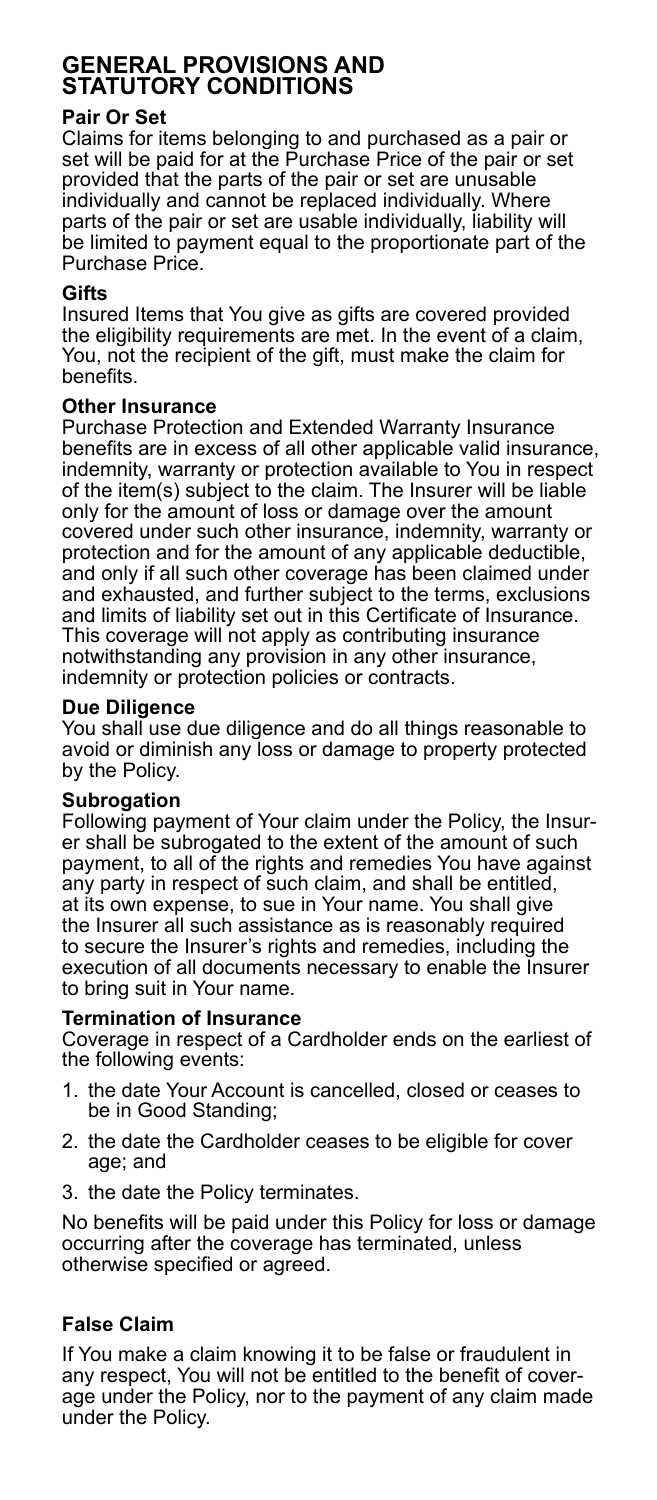# **Legal Action**

Every action or proceeding against an insurer for the recovery of insurance money payable under the contract is absolutely barred unless commenced within the time set out in the Insurance Act, Limitations Act or other applicable legislation in Your province or territory.

## **If You Have a Concern or Complaint**

If You have a concern or complaint about Your coverage, please call the Insurer at 1 855-255-4037. The Insurer will do its best to resolve Your concern or complaint. If for some reason the Insurer is unable to do so to Your satisfaction, You may pursue the concern or complaint in writing to an independent external organization. You may obtain detailed information for the Insurer's resolution process and the external recourse either by calling the Insurer at the number listed above or at:

http://www.assurantsolutions.ca/consumer-assistance.